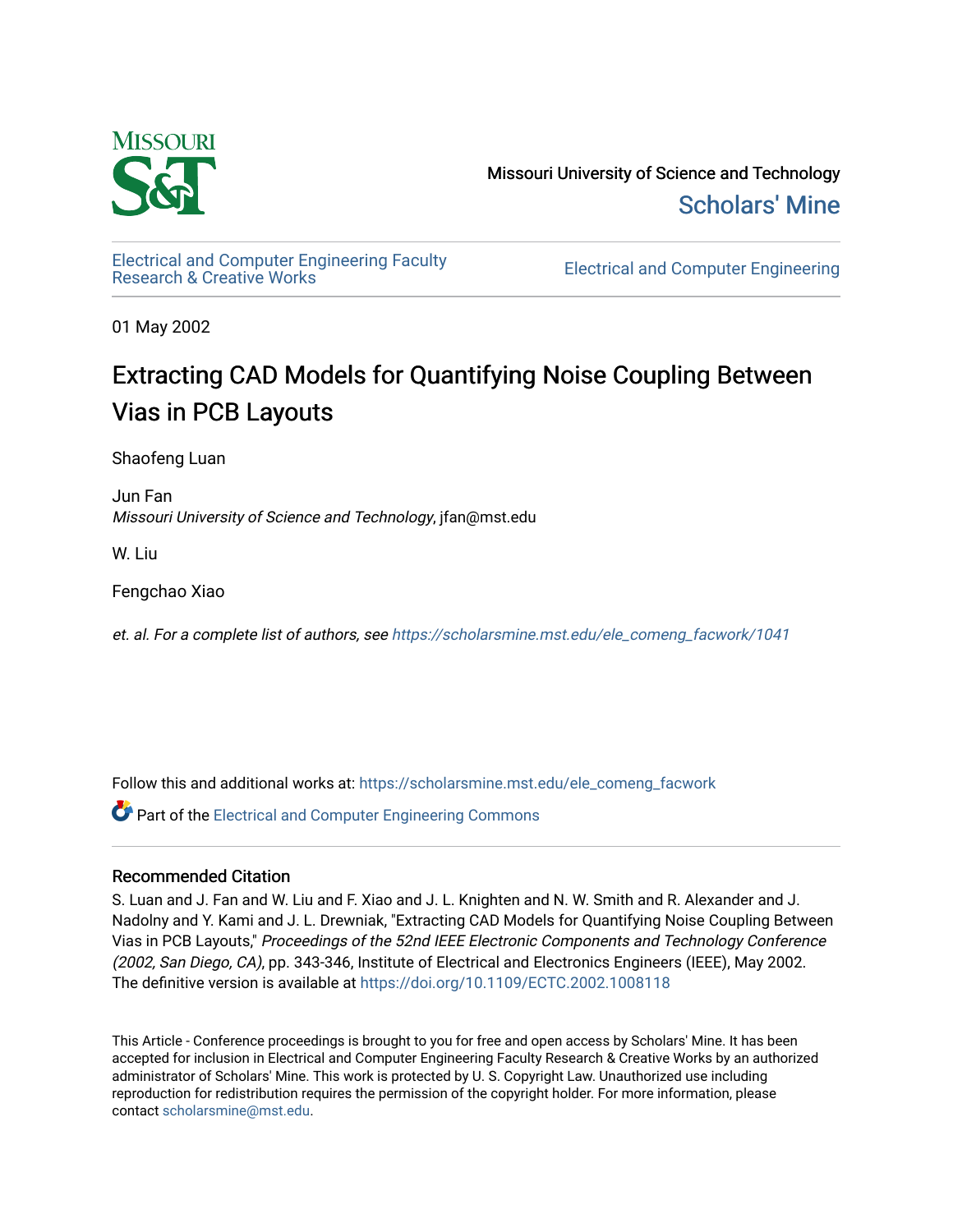# **Extracting CAD Models for Quantifying Noise Coupling between Vias in PCB Lavouts**

S. Luan, J. Fan\*\*, W. Liu\*, F. Xiao\*, J. Knighten\*\*, N. Smith\*\*, R. Alexander\*\*,

J. Nadolny\*\*\*, Y. Kami\*, and J. Drewniak

University of Missouri-Rolla

Rolla, MO 65401

drewniak@ece.umr.edu

Phone: (573) 341-4969

FAX: (573) 341-4532

\*University of Electro-Communications, Chofu, Japan

\*\*NCR Corporation, San Diego, CA 92127

\*\*\* FCI Electronics, Etters, PA 17319

#### **Abstract**

A method to extract a lumped element prototype SPICE model is used to study noise coupling between non-parallel traces on a PCB. The parameters in this model are extracted using a PEEC-like approach, a Circuit Extraction approach based on a Mixed-Potential Integral Equation formulation (CEMPIE). Without large numbers of unknowns, the SPICE model saves computation time. Also, it is easy to incorporate into system SPICE net list to acquire the system simulation result considering the coupling between traces on the printed circuit board (PCB). A representative case is studied, and the comparison of measurements, CEMPIE simulation, and SPICE modeling are given.

#### Introduction

Electromagnetic coupling  $\alpha$ crosstalk hetween transmission lines is a critical issue that can affect circuit performance. Rules established to minimize crosstalk can reduce routing flexibility making the task more difficult. Prior work has focused on the theoretical analysis, and methods to reduce crosstalk between coupled transmission lines that were parallel [1], [2]. Noise in digital systems is often due to coupling between different digital nodes. In practice, noise coupling between non-parallel transmission lines is common. In this paper, the coupling mechanism of two transmission lines is presented in which the dominant portion of the coupling is between the vias of two different circuits, which are in proximity.

The full-wave modeling approach used in this work is a mixed-potential integral equation formulation with circuit extraction, denoted CEMPIE [3]. It is an application of the partial element equivalent circuit (PEEC) method in multilayer dielectric media [4], and very suitable for DC power bus and other multi-layer planar circuit modeling. The approach extracts a SPICE compatible equivalent circuit from the first principles Maxwell-equation formulation. The non-parallel transmission lines can be modeled by CEMPIE directly [5], however, a simplified SPICE model can decrease the number of unknowns, save computation time and give accurate results. Also it is easy to incorporate into a system SPICE net list to acquire system simulation results considering coupling between traces on a PCB.

A lumped element prototype SPICE model is developed that adequately encompasses the coupling physics of the two via structures, viz., a transformer that accounts for the

magnetic flux from the aggressor circuit that penetrates the loop of the victim circuit, a mutual capacitance resulting from capacitance between the via pads, and capacitors for the capacitance of the via pads to ground, as shown in Figure 1. A procedure has been developed to determine the element values of the simple lumped element prototype circuit from the large SPICE model that results from the CEMPIE modeling [6], [7]. The physics-based models were then used to study noise coupling between non-parallel printed circuit traces.



Figure 1. Lumped circuit model for parameter extraction.

The approach is more general, and also applicable to extracting physics-based, or behavioral SPICE models from more complex geometries, e.g., via signal transitions of a differential signal pair.

### **Approach**

The full-wave formulation of the CEMPIE approach is similar to the formulation of the integral equation method for the scattering problem. An incident electric field is assumed and Green's functions are generated for the infinite multi-layer dielectric media. Then conducting surfaces are replaced by induced surface currents and charges. By enforcing boundary conditions on these conducting surfaces for the vector sum of incident and induced electric fields, an integral equation is obtained. This equation is discretized and tested. Based on the concept of partial elements, field quantities are transformed into circuit quantities. By further assuming the electric potential over each mesh cell is constant, a final system matrix equation is established as [3]

$$
[Y][\phi] = -[I^e] \tag{1}
$$

where  $[I^e]$  is the impressed node current vector;  $[Y]$  is the system admittance matrix and  $[\phi]$  is the node based scalar electric potential vector.

0-7803-7430-4/02/\$17.00 @2002 IEEE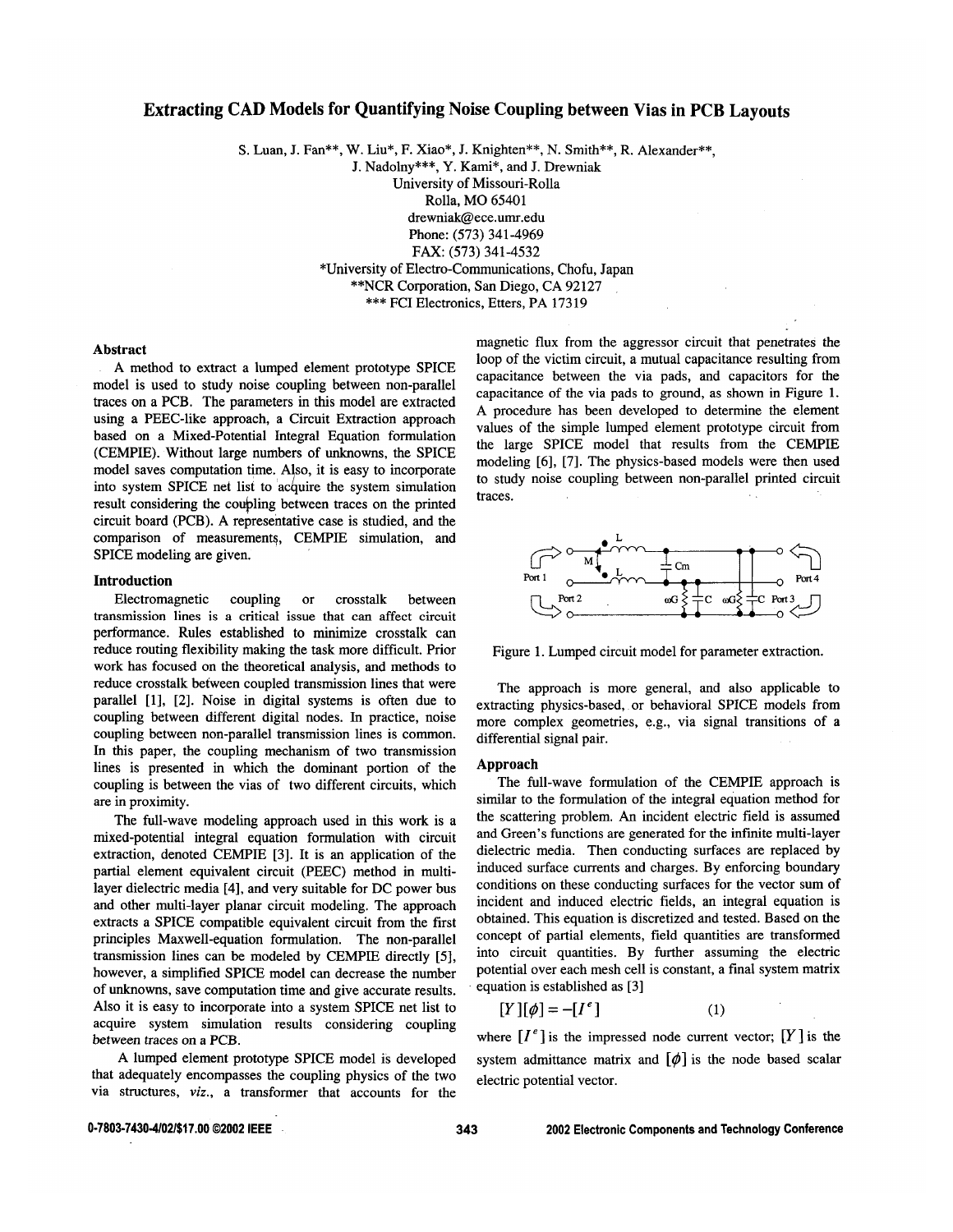If the number of external nodes is N and the total number of nodes is  $M$ , the equation  $(1)$  can be written as

$$
\begin{bmatrix}\nY_{11} & \cdots & Y_{1N} & \cdots & Y_{1(N+1)} & \cdots & Y_{1M} \\
\vdots & \ddots & \vdots & & \vdots & \ddots & \vdots \\
Y_{N1} & \cdots & Y_{NN} & Y_{N(N+1)} & \cdots & Y_{NM} \\
Y_{(N+1)1} & \cdots & Y_{(N+1)N} & Y_{(N+1)(N+1)} & \cdots & Y_{(N+1)M} \\
\vdots & \ddots & \vdots & & \vdots & \ddots & \vdots \\
Y_{M1} & \cdots & Y_{MN} & Y_{M(N+1)} & \cdots & Y_{MM} \\
\end{bmatrix}\n\begin{bmatrix}\nV_{1} \\
\vdots \\
V_{N} \\
\vdots \\
V_{M}\n\end{bmatrix} =\n\begin{bmatrix}\nI_{1} \\
\vdots \\
I_{N} \\
0 \\
\vdots \\
0\n\end{bmatrix}\n(2)
$$

A lumped circuit model can be constructed for an arbitrary interconnect geometry from basic physics associated with the geometry. For an N-port network, Kirchhoff's Voltage Law (KVL) gives a matrix equation that relates the port voltages to port currents as

$$
\begin{bmatrix} Y_1 \\ Y_2 \\ \vdots \\ Y_N \end{bmatrix} = \begin{bmatrix} I_1 \\ I_2 \\ \vdots \\ I_N \end{bmatrix}
$$
 (3)

where  $[Y_{\text{lumped}}]$  is the admittance matrix for the lumped circuit prototype with unknown element values.  $[V_1, V_2, \cdots V_N]^T$  is the port voltage vector, and  $[I_1 \quad I_2 \quad \cdots \quad I_N]$  is the port current vector.

Comparing equations  $(2)$  and  $(3)$ , it is possible to relate the CEMPIE based admittance matrix and the admittance matrix of the proposed lumped circuit prototype,

$$
\left[A - BD^{-1}C\right] = \left[Y_{lumped}\right] \tag{4}
$$

where

$$
[A] = \begin{bmatrix} Y_{11} & \cdots & Y_{1N} \\ \vdots & \ddots & \vdots \\ Y_{N1} & \cdots & Y_{NN} \end{bmatrix}, [B] = \begin{bmatrix} Y_{1(N+1)} & \cdots & Y_{1M} \\ \vdots & \ddots & \vdots \\ Y_{N(N+1)} & \cdots & Y_{NN} \end{bmatrix}
$$
  
\n
$$
[C] = \begin{bmatrix} Y_{(N+1)1} & \cdots & Y_{(N+1)N} \\ \vdots & \ddots & \vdots \\ Y_{M1} & \cdots & Y_{MN} \end{bmatrix}
$$
  
\n
$$
[D] = \begin{bmatrix} Y_{(N+1)(N+1)} & \cdots & Y_{(N+1)M} \\ \vdots & \ddots & \vdots \\ Y_{M(N+1)} & \cdots & Y_{MM} \end{bmatrix}
$$

Then the values of the lumped circuit elements in the physicsbased model can be extracted [6].

#### **Case Study**

The angle of neighboring traces on a PCB is varied. The relative position of two traces varies from parallel to vertical, to along a line. Figure 2 shows main coupling areas for different patterns.



Figure 2. Coupled traces and their main coupling areas.

For the non-parallel cases the coupling mechanism has a common character, the noise coupling occurs in the main coupling area and propagates along the victim traces. The representative and the simplest case is that two traces are co-linear. In this case the coupling area is the smallest. In general, many traces have vias to connect to another layer of the board. The main coupling area is around the adjacent vias. The pattern shown in Figure 3 was selected to demonstrate the lumped element extraction method. A two-layer PCB board was made. The top layer is shown in Figure 3, and the bottom layer is the entire ground layer. The thickness of the board is 41 mils, and the substrate is FR4 with  $\varepsilon_r = 4.3$ . Two 3 mm wide, 60 mm long traces are put along a line. A via of diameter 1.27 mm is located at the both ends of each traces. The distance between the center of the neighboring vias is 13 mm.



Figure 3. Typical case of non-parallel coupled traces.

A lumped circuit model for the coupling between the two ports in proximity can be constructed as shown in Figure 1. Mutual capacitance between two traces are modeled as  $C_m$ . Mutual inductance M is modeled for the magnetic flux from the aggressor circuit that penetrates the loop of the victim circuit. Frequency dependent dielectric loss of the trace is modeled by  $\omega G$ . When Port 3 and Port 4 are shorted, the admittance matrix of the lumped circuit is

$$
\left[Y_{\text{lumped}}\right] = \left[\begin{array}{cc} j\alpha L & j\alpha M \\ j\alpha M & j\alpha L \end{array}\right]^{-1} \tag{5}
$$

Comparing (5) with the CEMPIE based admittance matrix the inductance of the trace and mutual inductance between two traces can be extracted.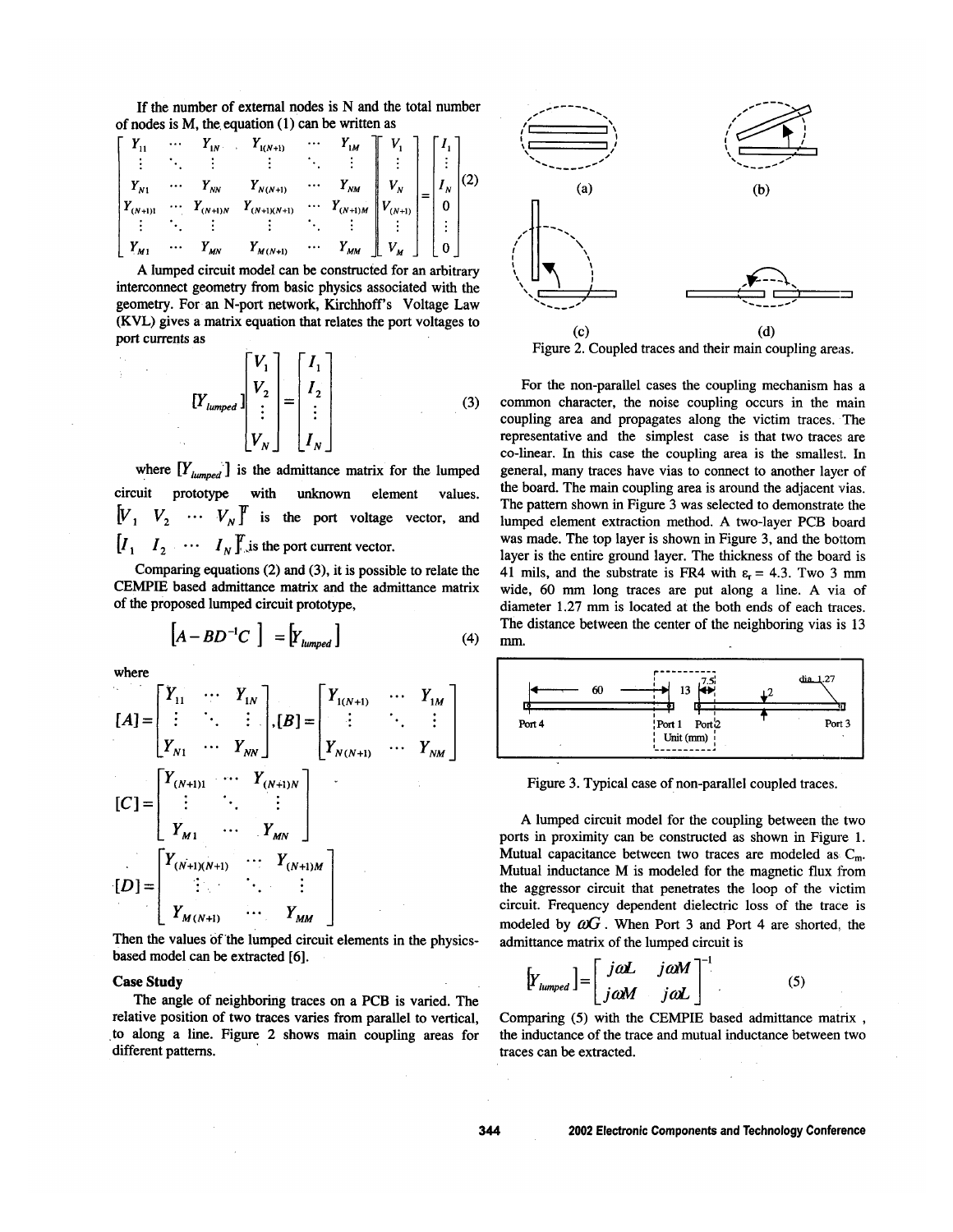Similarly, when Port 3 and Port 4 are open, at low frequency,  $f = 100$  kHz, the dielectric loss can be ignored. The admittance matrix of lumped circuit is

$$
\left[\gamma_{\text{unpred}}\right] = \begin{bmatrix} j\omega L + \frac{Cm + C}{j\omega(2CmC + C^2)} & j\omega M + \frac{Cm}{j\omega(2CmC + C^2)}\\ j\omega M + \frac{Cm}{j\omega(2CmC + C^2)} & j\omega L + \frac{Cm + C}{j\omega(2CmC + C^2)} \end{bmatrix}^{-1} (6)
$$

Then the capacitance of the trace and the mutual capacitance between two traces are obtained. Furthermore, when Port 3 and Port 4 are open,

$$
Z_{\text{lumped 11}} \approx j\omega L + \frac{G + j(Cm + C)}{-2\omega Cm - \omega C^2} \tag{7}
$$

From equation (7) the dielectric loss G can be calculated.

Two modeling approaches were then used: SPICE modeling with/without trasmission lines. The SPICE model without the transmission lines is shown in Figure 4. To expand the operational frequency range, the inductance and capacitance of the trace are split into 10 segments, and the mutual inductance and mutual capacitance are put in the first segment only.



Figure 4. SPICE model without transmission line.

To decrease the computational complexity and simulation time further, the interaction outside the main coupling area can be neglected. The geometry used for the lumped element extraction is reduced to the estimated main coupling area, inside the dashed line, as shown in Figure 3. The lumped circuit model used for comparison with the CEMPIE admittance matrix is the same as shown in Figure 1. The only difference is that the two nodes are specified at the ends of the traces instead of at the vias for Port 3 and Port 4 in the CEMPIE model, as shown in Figure 5. The traces outside the main coupling area can be modeled as uncoupled transmission lines. The characteristic impedance and loss-tangent of transmission line are calculated by 2D cross sectional analysis. Figure 6 shows the SPICE model with lumped elements extracted from main coupling area.



Figure 5. Mesh pattern for CEMPIE.



Figure 6. Transmission line including the SPICE model for the coupled vias.

## **Result Comparison**

To verify the lumped SPICE model, four-port Sparameters were measured and compared with modeling results. An Agilent 8720 network analyzer was used in the measurements and a vertical SMA PCB mount jack was mounted at each port. Figure 7 shows the comparison of experimental results and the SPICE modeling results without the transmission line. The agreement is demonstrated up to 5 GHz, the deviations are less than 5 dB, except for  $S_{31}$  at frequencies below 2.2 GHz and  $S_{21}$  at frequencies below 0.5 GHz, when the magnitude is lower than  $-70$  dB which is close to the limit of calibration precision of the network analyzer. Figure 8 shows that when the coupling outside the main coupling area is neglected, the result approximately agrees with the experimental curve. The deviations are less than 10 dB. The bigger the area that is considered as the main coupling area at low frequencies, the better the agreement of the simulation with the measurements.. But the computational complexity increases at the same time. So there is a balance to consider between the tolerance of error and acceptable simulation time.

Due to the limit of the measurement precision of the network analyzer, especially for the frequencies below 500 MHz, the solution of the CEMPIE simulation is also used to compared with the results of SPICE model. Figure 9 shows the comparison between the measurement and CEMPIE simulation. Figure 10 shows that the results of CEMPIE and SPICE model agree favorably in the entire frequency range. The deviations at the frequencies below 1.5 GHz are less than 2dB and they are increasing to about 10 dB when frequency is increasing from 2 GHz to 5 GHz.

#### **Conclusions**

This paper presents a procedure to extract simple SPICE models for quantifying noise coupling between vias in PCB layouts. Compared with a full wave method, the simple SPICE model saves computation time, provides controllable accuracy and can be easily used in system-level simulation. Approximate agreement among the SPICE model, CEMPIE solution and experimental results have been shown for a typical case. For the typical case examined, where the coupling was dominated by the coupling between vias, results were within 5 dB of measurements. For the more simplified model, where the inclusion of a transmission line section forced all coupling to occur near the vias, results were within 10 dB of measurements.